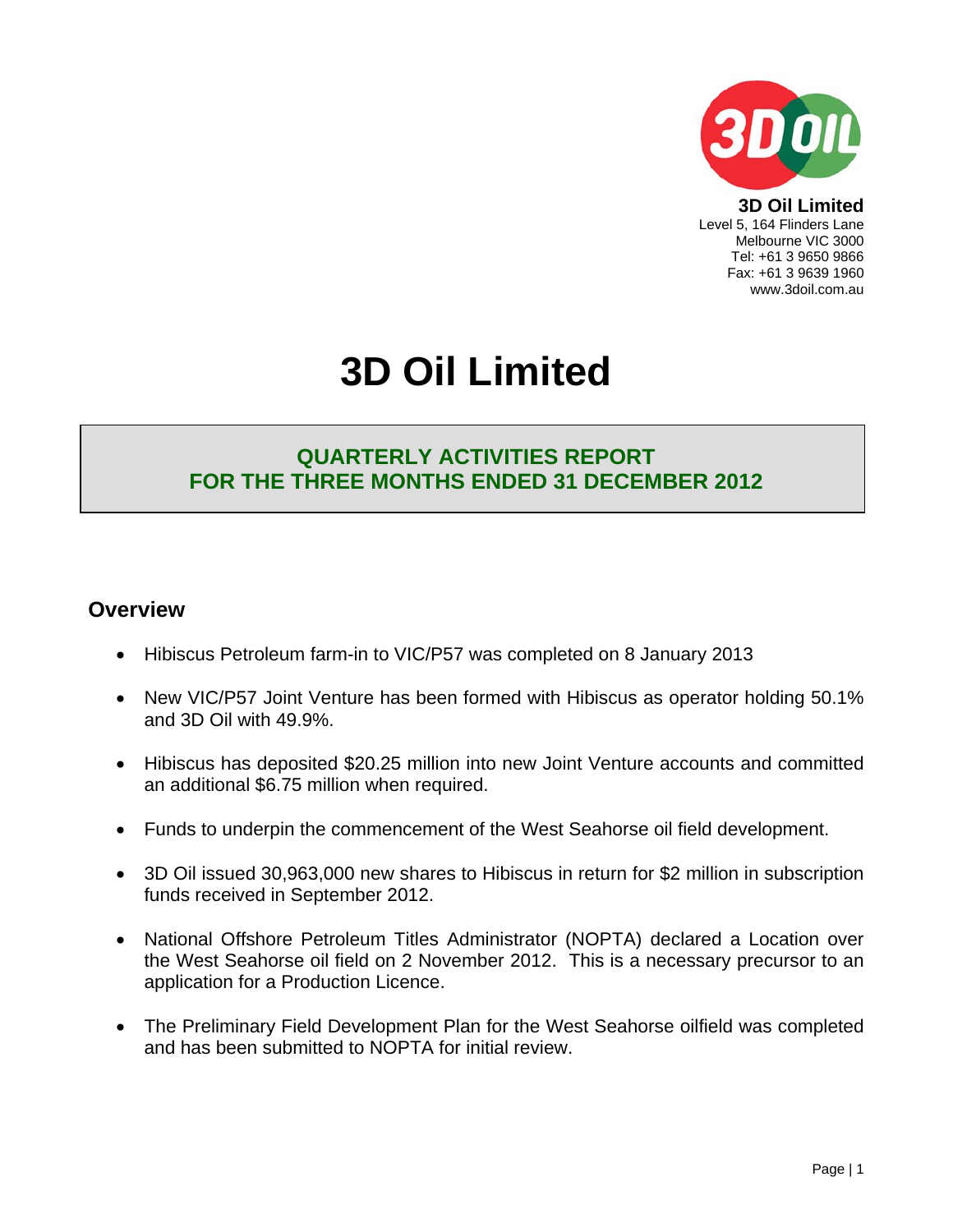## **Exploration**

#### *VIC/P57, Gippsland Basin, offshore Victoria*

Activity during the quarter was focused on completing the farm-in agreement with Hibiscus Petroleum and simultaneously progressing the West Seahorse development project.

The farm-in, announced in August 2012, was formally completed as scheduled on 8 January 2013. A number of key steps were taken during the quarter, including FIRB approval and Hibiscus shareholder approval, as 3D Oil and Hibiscus worked together to close the farm-in transaction. The VIC/P57 Joint Venture has now been established with Hibiscus Petroleum as operator and 50.1% interest holder and 3D Oil holding 49.9%. Farm-in funding of \$20.25 million was deposited by Hibiscus into joint venture accounts. An additional \$6.75 million has also been committed by Hibiscus. These funds will be applied to the development of the West Seahorse oil field.

A project team has been established in Melbourne with Hibiscus Petroleum, 3D Oil, engineering firm WorleyParsons and other specialists. During the quarter the team carried out development concept and Front-end Engineering and Design (FEED) studies as well as regulatory and approvals work.

The joint venture has adopted an aggressive project schedule with the objective of producing oil within approximately two years.

In November 2012, the National Offshore Petroleum Titles Administrator declared a location over the West Seahorse oil field following our submission. This is a necessary precursor to an application for a Production Licence which the joint venture expects to submit in early 2013.

A key task for the project team during the quarter was completing the Preliminary Field Development Plan for the West Seahorse oilfield. This document has now been submitted to NOPTA for initial review which is another step towards the application for a Production Licence.

While the development concept for West Seahorse is yet to be finalised, the current base case comprises the following infrastructure:

- a Mobile Offshore Production Unit (MOPU) fixed to the seabed at West Seahorse will have processing facilities to produce stabilised the crude oil. Two production wells will connect the West Seahorse reservoir to the MOPU.
- a Crude Oil Storage and Road Tanker Load-out Terminal located onshore. Road tankers will transport the stabilised crude oil to local Victorian refineries.
- A pipeline connecting the MOPU to the onshore terminal, comprised of a 24km offshore section, a 3.5km subsurface shoreline crossing installed by horizontal directional drilling and approximately 6km of onshore pipeline. Onshore sections of the pipeline are to be routed within existing easements wherever possible to minimise environmental impacts.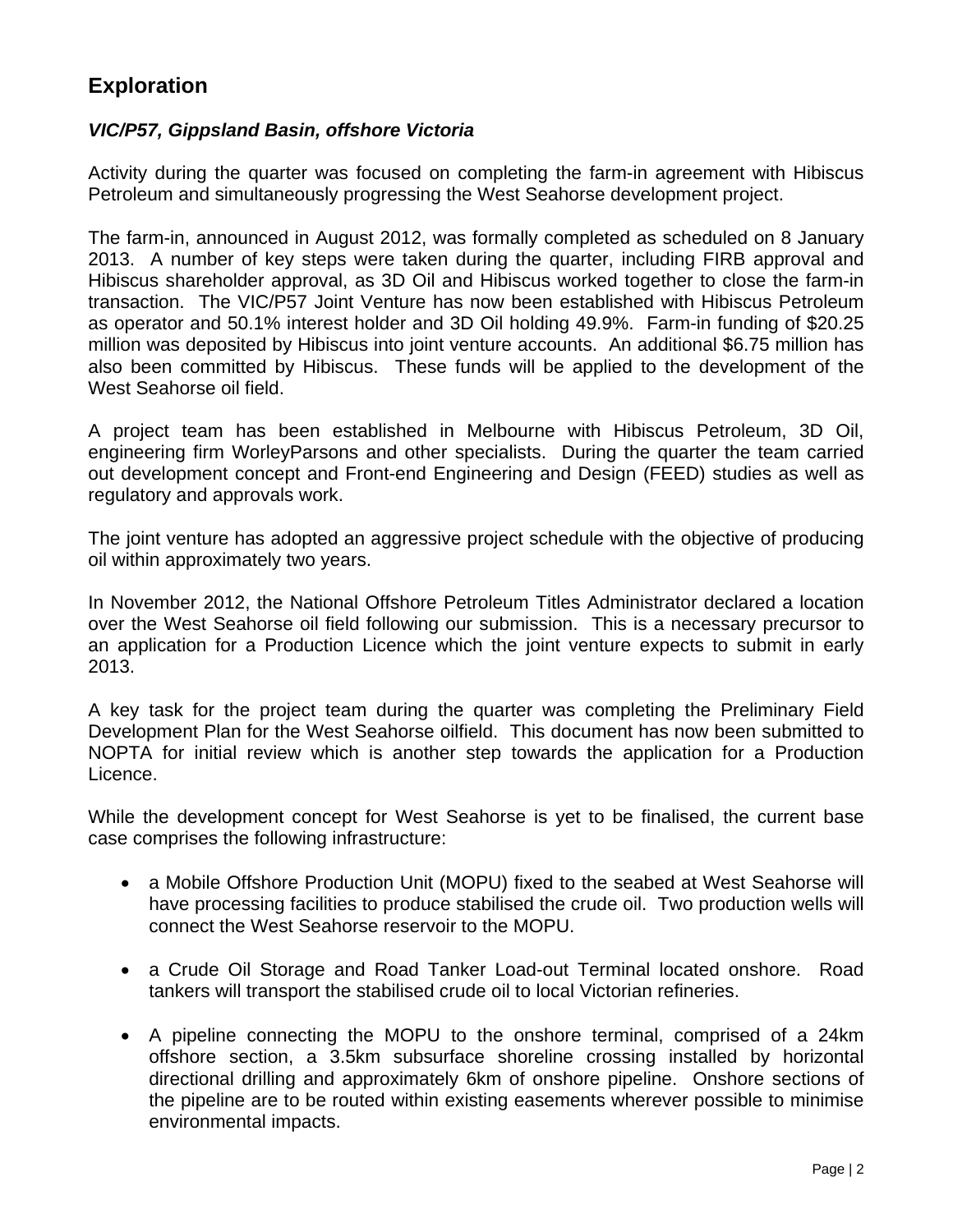#### **The West Seahorse Oil Field**

Gaffney Cline Associates, independent experts engaged by 3D Oil, have determined a best estimate of 9.2 million barrels of recoverable oil from West Seahorse (2C Contingent Resources).

The West Seahorse field lies 14km offshore from Ninety Mile Beach in 39 metres of water, 18km SSE of the Gippsland town of Loch Sport. The area hosts existing oil and gas infrastructure, with West Seahorse located 38km east of the onshore Esso Longford Gas Plant and 11km from Esso's offshore Barracouta platform.

The West Seahorse oil reservoir is approximately 1400 metres below sea level in some of the same high-productivity sandstones that have historically contributed to the prolific oil fields of the Gippsland Basin. Initial oil production rates are expected to be over 10,000 barrels of oil per day.



*West Seahorse location, Gippsland Basin, Offshore Victoria*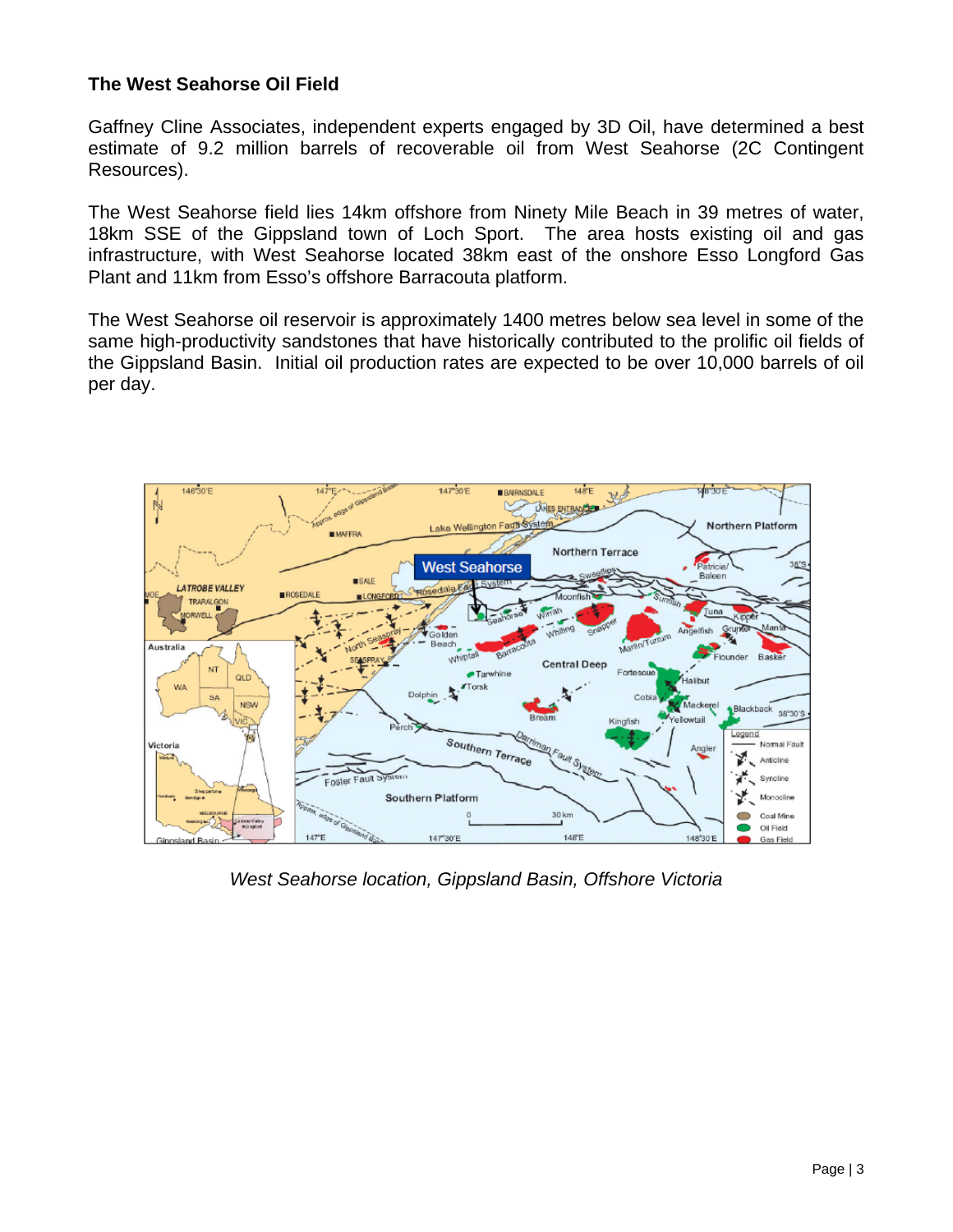

*VIC/P57 and West Seahorse. Location declared over block 1916 (part)* 

## **Corporate Matters**

3D Oil issued 30,963,000 new shares for which \$2 million had been received in September 2012. This finalized the transaction under the Subscription Agreement executed in conjunction with the Hibiscus Petroleum farm-in during August 2012.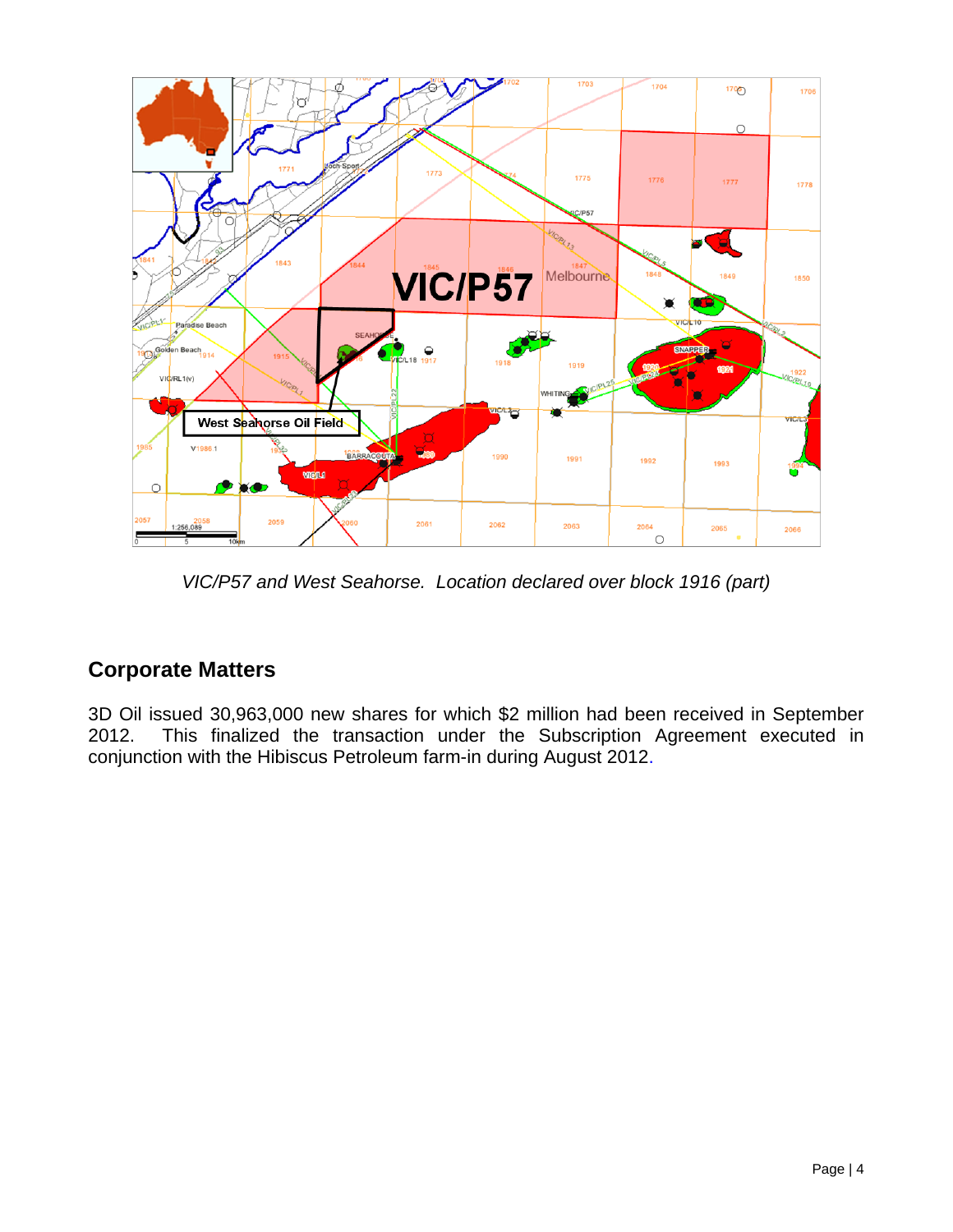## **Appendix 5B**

*Rule 5.3* 

Year to date

## **Mining exploration entity quarterly report**

Introduced 1/7/96. Origin: Appendix 8. Amended 1/7/97, 1/7/98, 30/9/2001 , 01/06/10.

3D OIL LIMITED

40 105 597 279 31 December 2012

ABN Quarter ended ("current quarter")

#### **Consolidated statement of cash flows**

| Cash flows related to operating activities |                                                                         | Current quarter<br><b>\$A</b> | I cal to uate<br>$(6$ months) |
|--------------------------------------------|-------------------------------------------------------------------------|-------------------------------|-------------------------------|
| 1.1                                        | Receipts from product sales and related debtors                         | 5,262                         | \$A<br>10,523                 |
|                                            |                                                                         |                               |                               |
| 1.2                                        | Payments for                                                            |                               |                               |
|                                            | (a) exploration and evaluation (net of refunds)                         |                               |                               |
|                                            | (b) development<br>(c) production                                       | (361, 425)                    | (480, 754)                    |
|                                            | (d) administration                                                      | (718, 128)                    | (1, 135, 345)                 |
| 1.3                                        | Dividends received                                                      |                               |                               |
| 1.4                                        | Interest and other items of a similar nature                            |                               |                               |
|                                            | received                                                                | 17,662                        | 47,042                        |
| 1.5                                        | Interest and other costs of finance paid                                |                               |                               |
| 1.6                                        | Income taxes paid<br>R&D Tax Rebate                                     |                               |                               |
| 1.7<br>1.8                                 | Refund of exploration deposit                                           |                               | 695,894                       |
|                                            |                                                                         |                               |                               |
|                                            | <b>Net Operating Cash Flows</b>                                         | (1,056,629)                   | (862, 640)                    |
|                                            |                                                                         |                               |                               |
| 1.8                                        | Cash flows related to investing activities<br>Payment for purchases of: |                               |                               |
|                                            | (a) prospects/farmins                                                   |                               |                               |
|                                            | (b) equity investments                                                  |                               |                               |
|                                            | (c) other fixed assets                                                  |                               |                               |
| 1.9                                        | Proceeds from sale of:                                                  |                               |                               |
|                                            | (a) prospects                                                           |                               |                               |
|                                            | (b) equity investments                                                  |                               |                               |
|                                            |                                                                         |                               |                               |
|                                            | (c) other fixed assets                                                  |                               |                               |
| 1.10                                       | Loans to other entities                                                 |                               |                               |
| 1.11                                       | Loans repaid by other entities                                          |                               |                               |
| 1.12                                       | Other (provide details if material)                                     |                               |                               |
|                                            | Net investing cash flows                                                |                               |                               |
| 1.13                                       | Total operating and investing cash flows (carried<br>forward)           | (1,056,629)                   | (862, 640)                    |

<sup>+</sup> See chapter 19 for defined terms.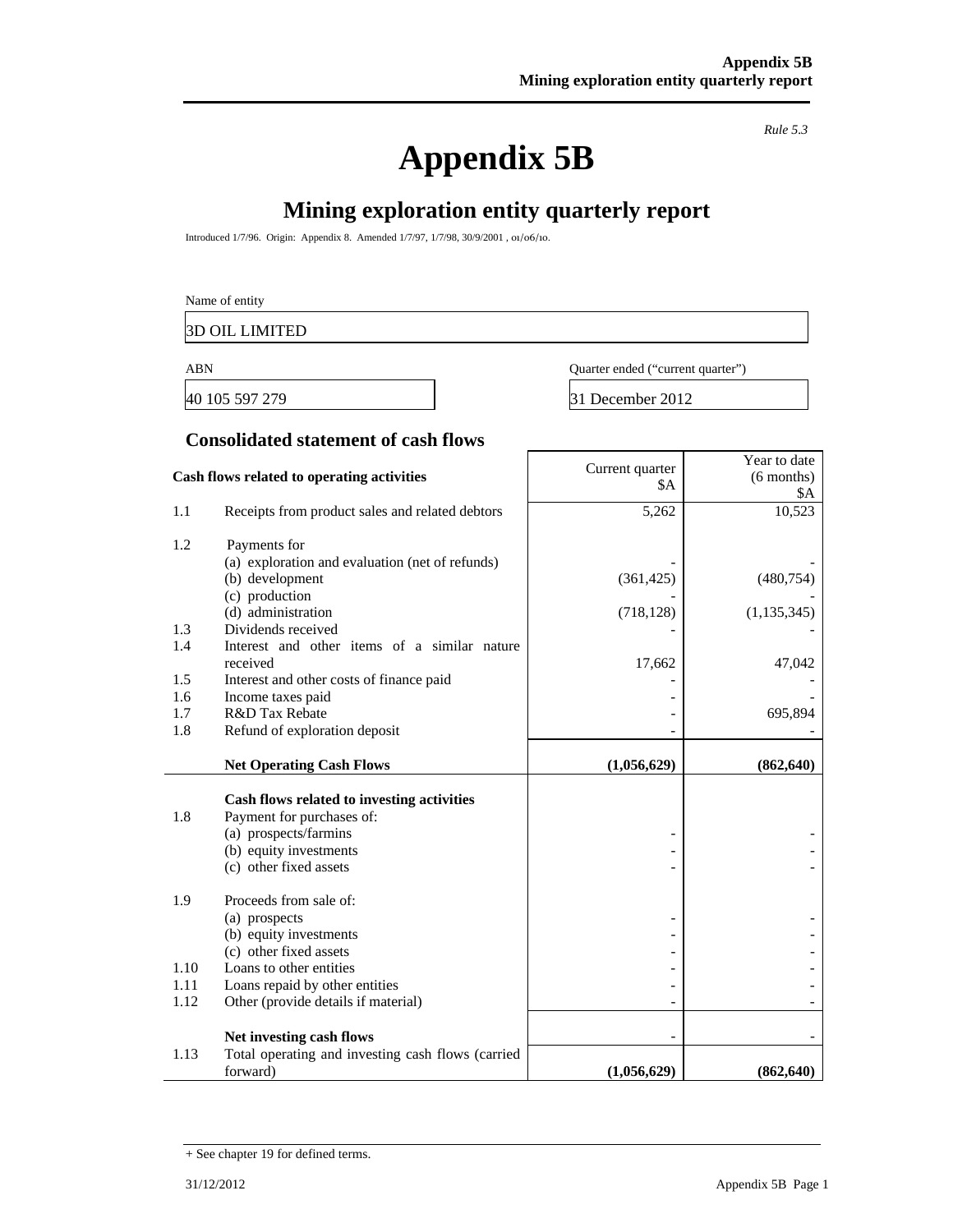| 1.13         | Total operating and investing cash flows<br>(brought forward)                       | (1,056,629)                  | (862, 640) |
|--------------|-------------------------------------------------------------------------------------|------------------------------|------------|
|              |                                                                                     |                              |            |
|              | Cash flows related to financing activities                                          |                              |            |
| 1.14         | Proceeds from issues of shares *                                                    | -                            | 2,043,558  |
| 1.15         | Proceeds from sale of forfeited shares                                              |                              |            |
| 1.16         | Proceeds from borrowings                                                            |                              |            |
| 1.17         | Repayment of borrowings                                                             |                              |            |
| 1.18         | Dividends paid                                                                      | $\qquad \qquad \blacksquare$ |            |
| 1.19         | Other – Capital raising costs                                                       |                              |            |
|              | Net financing cash flows                                                            |                              | 2,043,558  |
|              | Net increase (decrease) in cash held                                                | (1,056,629)                  | 1,180,918  |
| 1.20<br>1.21 | Cash at beginning of quarter/year to date<br>Exchange rate adjustments to item 1.20 | 3,912,422                    | 1,674,875  |
| 1.22         | Cash at end of quarter                                                              | 2,855,793                    | 2,855,793  |

\*: Shares to be issued following shareholder approval at AGM

#### **Payments to directors of the entity and associates of the directors Payments to related entities of the entity and associates of the related entities**

|                                                                          | Current quarter<br>SΑ |
|--------------------------------------------------------------------------|-----------------------|
| 1.23<br>Aggregate amount of payments to the parties included in item 1.2 | 93,517                |
| 1.24<br>Aggregate amount of loans to the parties included in item 1.10   |                       |

1.25 Explanation necessary for an understanding of the transactions

Director's fees and salaries paid to directors during the December 2012 quarter.

#### **Non-cash financing and investing activities**

2.1 Details of financing and investing transactions which have had a material effect on consolidated assets and liabilities but did not involve cash flows

Nil

2.2 Details of outlays made by other entities to establish or increase their share in projects in which the reporting entity has an interest

Nil

<sup>+</sup> See chapter 19 for defined terms.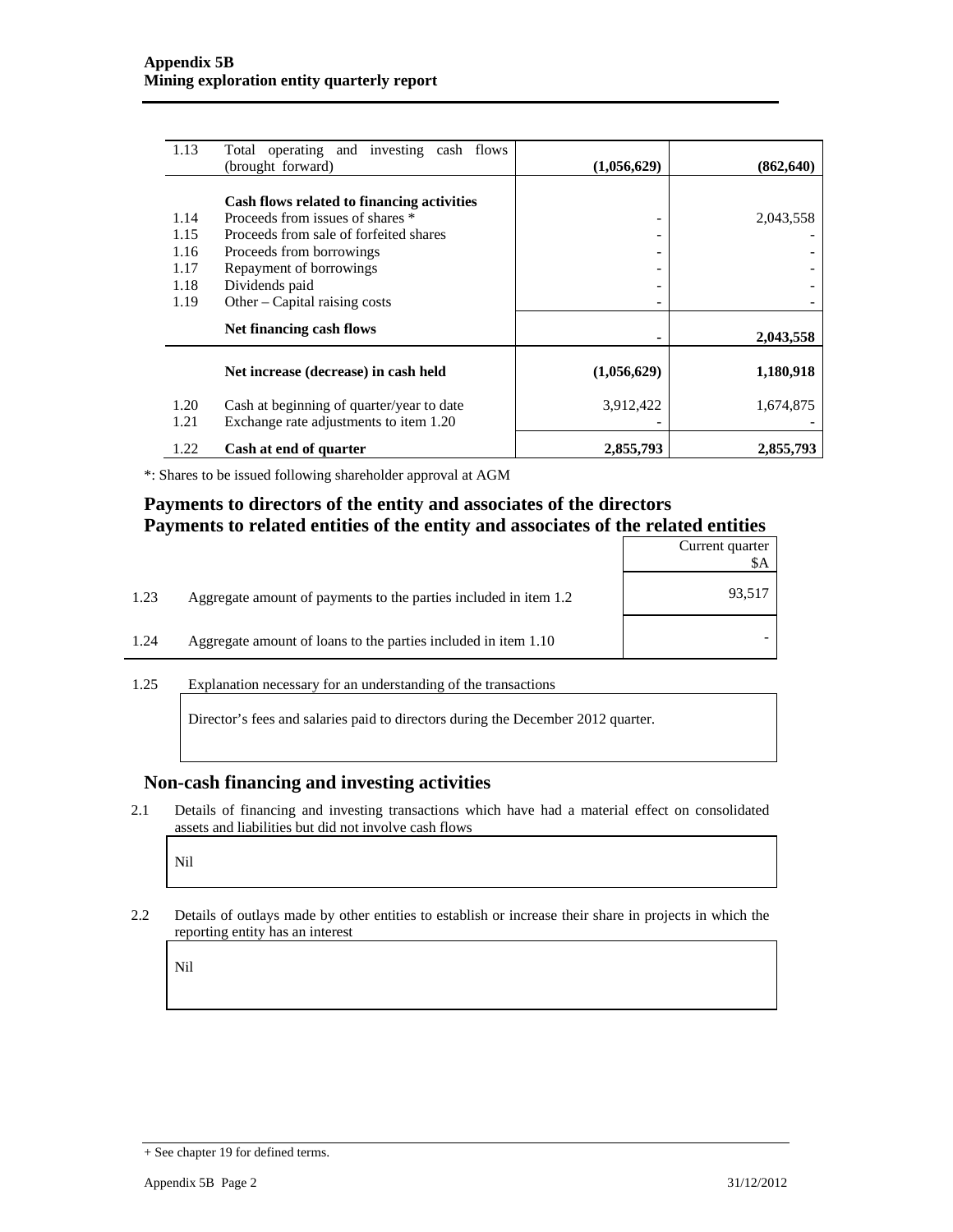#### **Financing facilities available**

*Add notes as necessary for an understanding of the position.* 

|     |                             | Amount available<br>\$A'000 | Amount used<br>\$A'000 |
|-----|-----------------------------|-----------------------------|------------------------|
| 3.1 | Loan facilities             |                             |                        |
| 3.2 | Credit standby arrangements | -                           |                        |

#### **Estimated cash outflows for next quarter**

|     | <b>Total</b>               | $*1,110$ |
|-----|----------------------------|----------|
| 4.4 | Administration             | 650      |
| 4.3 | Production                 |          |
| 4.2 | Development                | 460      |
| 4.1 | Exploration and evaluation |          |
|     |                            | \$A'000  |

 *\*: These outflows are largely to be reimbursed by the joint venture together with reimbursements due from the Dec 12 quarter.* 

## **Reconciliation of cash**

| Reconciliation of cash at the end of the quarter (as<br>shown in the consolidated statement of cash flows) to<br>the related items in the accounts is as follows. |                                                  | Current quarter<br>\$A'000 | Previous quarter<br>\$A'000 |
|-------------------------------------------------------------------------------------------------------------------------------------------------------------------|--------------------------------------------------|----------------------------|-----------------------------|
| 5.1                                                                                                                                                               | Cash on hand and at bank                         | 649                        | 2,361                       |
| 5.2                                                                                                                                                               | Deposits at call                                 | 2,159                      | 1,504                       |
| 5.3                                                                                                                                                               | Bank overdraft                                   |                            |                             |
| 5.4                                                                                                                                                               | Other – Bank Guarantee                           | 47                         | 47                          |
|                                                                                                                                                                   | <b>Total: Cash at end of quarter</b> (item 1.22) | 2,855                      | 3.912                       |

#### **Changes in interests in mining tenements**

|     |                                                                     | Tenement<br>reference | Nature of interest<br>(note (2)) | Interest at<br>beginning<br>of quarter | Interest at<br>end of<br>quarter |
|-----|---------------------------------------------------------------------|-----------------------|----------------------------------|----------------------------------------|----------------------------------|
| 6.1 | Interests in mining<br>tenements relinquished,<br>reduced or lapsed |                       |                                  |                                        |                                  |
| 6.2 | Interests in mining<br>tenements acquired or<br>increased           |                       |                                  |                                        |                                  |

<sup>+</sup> See chapter 19 for defined terms.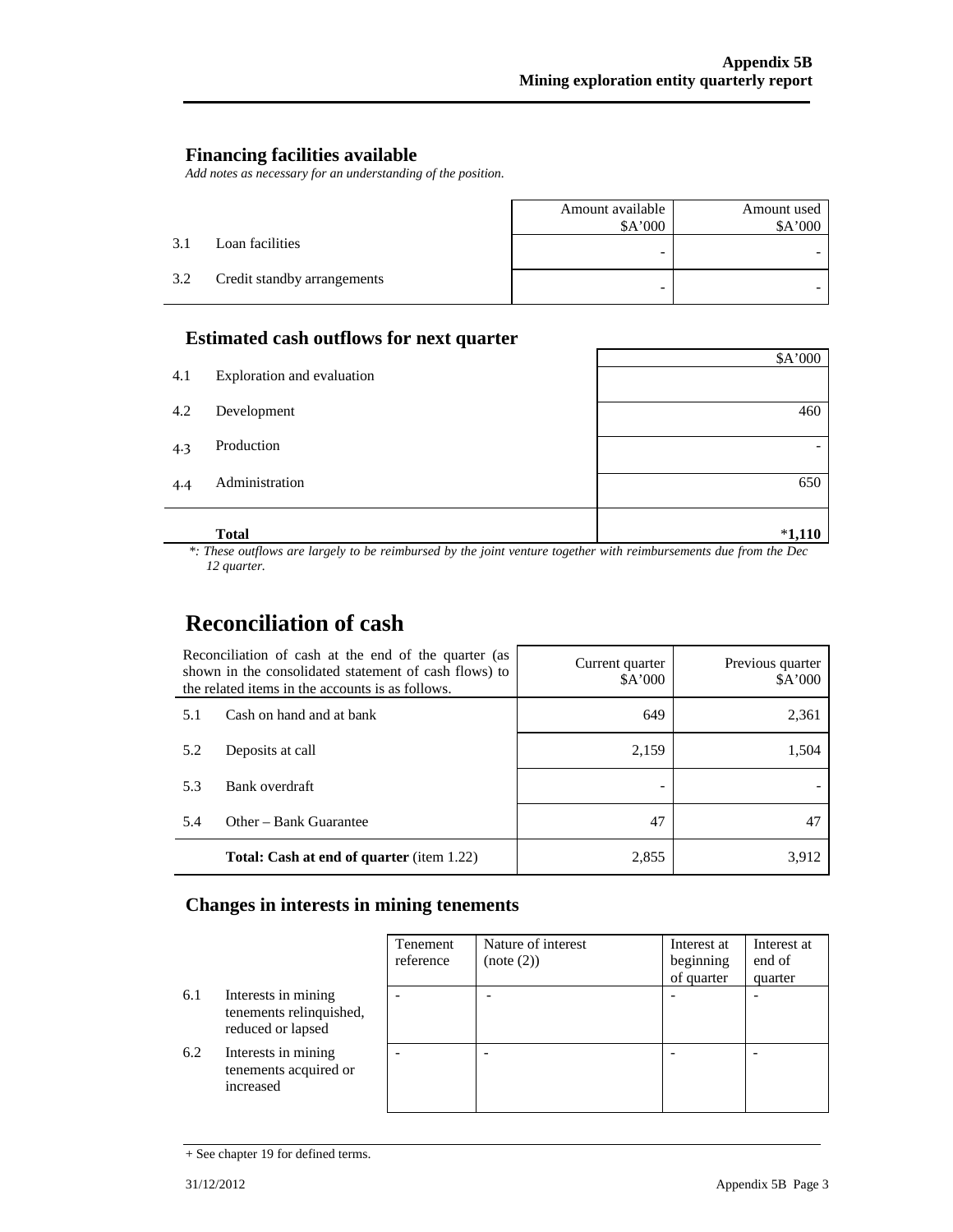#### **Issued and quoted securities at end of current quarter**

*Description includes rate of interest and any redemption or conversion rights together with prices and dates.* 

|       |                                 | Total number       | Number quoted            | Issue price<br>per | Amount paid up per               |
|-------|---------------------------------|--------------------|--------------------------|--------------------|----------------------------------|
|       |                                 |                    |                          | security (see note | security (see note 3)            |
|       |                                 |                    |                          | $3)$ (cents)       | (cents)                          |
| 7.1   | <b>Preference</b>               |                    | $\overline{\phantom{a}}$ | $\overline{a}$     |                                  |
|       | <i><b>*securities</b></i>       |                    |                          |                    |                                  |
|       | (description)                   |                    |                          |                    |                                  |
| 7.2   | Changes during                  |                    |                          |                    |                                  |
|       | quarter                         |                    |                          |                    |                                  |
|       | (a) Increases                   |                    |                          |                    |                                  |
|       | through issues                  |                    |                          |                    |                                  |
|       | (b) Decreases                   |                    |                          |                    |                                  |
|       | through returns of              |                    |                          |                    |                                  |
|       | capital, buy-backs,             |                    |                          |                    |                                  |
|       | redemptions                     |                    |                          |                    |                                  |
| 7.3   | +Ordinary                       | 206,560,000        | 206,560,000              |                    |                                  |
|       | securities                      |                    |                          |                    |                                  |
| 7.4   | Changes during                  |                    |                          |                    |                                  |
|       | quarter                         |                    |                          |                    |                                  |
|       | (a) Increases<br>through issues |                    |                          |                    |                                  |
|       | (b) Decreases                   |                    |                          |                    |                                  |
|       | through returns of              |                    |                          |                    |                                  |
|       | capital, buy-backs              |                    |                          |                    |                                  |
|       | (c) Released from               |                    |                          |                    |                                  |
|       | <b>ASX</b> restriction          |                    |                          |                    |                                  |
| 7.5   | <sup>+</sup> Convertible debt   |                    |                          |                    |                                  |
|       | securities                      |                    |                          |                    |                                  |
|       | (description)                   |                    |                          |                    |                                  |
| 7.6   | Changes during                  |                    |                          |                    |                                  |
|       | quarter                         |                    |                          |                    |                                  |
|       | (a) Increases                   |                    |                          |                    |                                  |
|       | through issues                  |                    |                          |                    |                                  |
|       | (b) Decreases                   |                    |                          |                    |                                  |
|       | through securities              |                    |                          |                    |                                  |
|       | matured, converted              |                    |                          |                    |                                  |
| 7.7   | <b>Options</b>                  |                    |                          | Exercise price     | Expiry date                      |
|       | (description and                | 64,000             |                          | \$0.25             | 30 June 2014<br>30 November 2014 |
|       | conversion factor)              | 150,000<br>200,000 |                          | \$0.40<br>\$0.40   | 31 January 2015                  |
|       |                                 | 78,000             |                          | \$0.18             | 7 October 2015                   |
|       |                                 | 595,000            |                          | \$0.16             | 30 November 2015                 |
| 7.8   | Issued during                   |                    |                          |                    |                                  |
|       | quarter                         |                    |                          | Exercise price     | Expiry date                      |
|       |                                 | 595,000            | $\overline{\phantom{0}}$ | \$0.16             | 30 November 2015                 |
| 7.9   | <b>Exercised</b> during         |                    |                          |                    |                                  |
|       | quarter                         |                    | $\overline{a}$           |                    |                                  |
| 7.10  | Expired/lapsed                  |                    |                          | Exercise price     | Expiry date                      |
|       | during quarter                  |                    |                          |                    |                                  |
| 317.1 | <b>Debentures</b>               |                    | $\overline{a}$           |                    |                                  |
| 1     | (totals only)                   |                    |                          |                    |                                  |
| 7.12  | <b>Unsecured notes</b>          |                    |                          |                    |                                  |
|       | (totals only)                   |                    |                          |                    |                                  |

<sup>+</sup> See chapter 19 for defined terms.